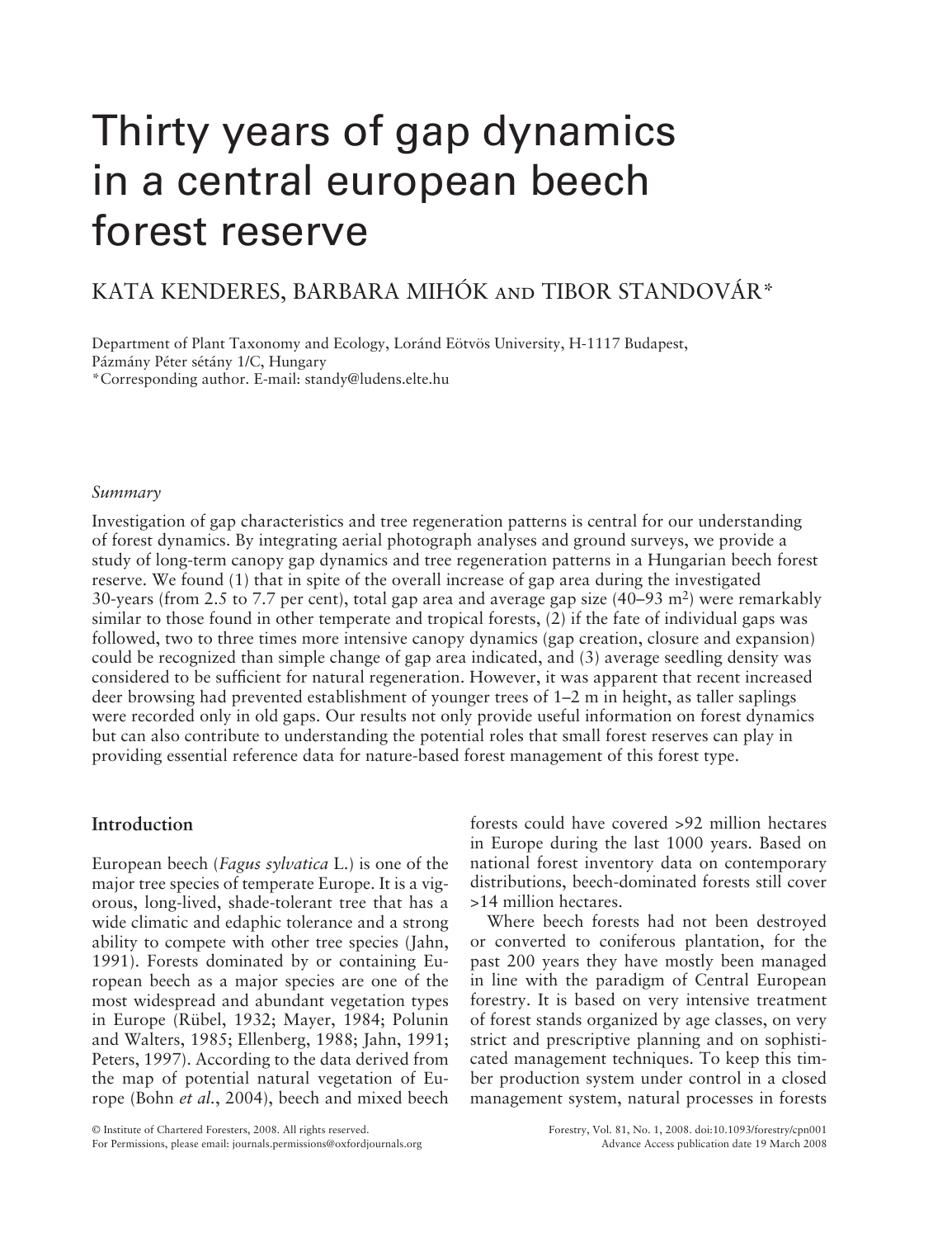have been largely ruled out (Hahn and Fanta, 2001). This approach to forestry prevailed from the beginning of the nineteenth century to the mid-twentieth century. The forests created and maintained under this system are—among other things —characterized by the creation of large, homogeneous (often pure, even-aged) stands. A number of criticisms have been formulated in the past few decades in relation to the ecological and economic risks, the difficulties of regeneration and the loss of biodiversity caused by the uniformity and simple structure of these forests. Because of these criticisms and the increasing demand for the social and protective functions of forests, there has been a growing interest for nature-based silviculture.

The implementation of nature-based silviculture should be based on knowledge about natural processes and structures. However, in Europe, where forest utilization has a very long history, it is hard to find appropriate reference forests to study the characteristics of natural forests for most forest types. Because of this, strict forest reserves play an essential role. They are areas left for free development, therefore they have the potential to provide essential reference data for nature-based silviculture ( Parviainen *et al.*, 2000a). Their importance was recognized in the early ninteenth century when the first forest reserves were designated in Central Europe. A new era of this approach to forest reserves started after the works of Leibundgut (1959, 1966 , 1978 , 1982 ). Nowadays, it is generally accepted that natural forests are a good model for the realization of nature-based silviculture (for detailed information on research in European forest reserves cf. Diaci, 1999; Parviainen et al., 1999, 2000b). However, to gain the necessary information, long-term investigations on forest dynamics are required.

Fine-scale gap-phase dynamics is a characteristic feature of natural beech-dominated forests of Central Europe (Peterken, 1996; Splechtna *et al.*, 2005). The gap phase is important in forest regeneration by providing opportunities for tree recruitment, establishment and development (Watt, 1947; Canham, 1989; Runkle, 1989; Peterken, 1996; Brokaw and Busing, 2000; McCarthy, 2001; Mountford *et al.*, 2006; Page and Cameron, 2006; Baier et al., 2007). Gaps are also important in maintaining plant species diversity (Poulson and Platt, 1989; Busing and White, 1997; Brokaw and Busing, 2000; Schumann *et al.*, 2003; Degen *et al.*, 2005). The size, shape, age and temporal changes of gaps influence the regeneration patterns of the tree species, due to the different ecological traits of the particular tree species and to the effects on the herbaceous layer (e.g. Collins *et al.*, 1985; Canham, 1989; Poulson and Platt, 1989; Whitmore, 1989; Denslow and Spies, 1990; Peterken, 1996; Diaci, 2002; Gálhidy *et al.*, 2006).

Several investigations of gap characteristics have been carried out in different forests in the temperate regions. Most of them provide information on gap size distribution and total gap area (e.g. Runkle, 1982; Yamamoto, 1992, Pontailler et al., 1997; McCarthy, 2001; Fujita *et al.*, 2003a; Zeibig *et al.*, 2005). However, many of them describe a static picture and there is still limited information on the detailed pattern and dynamics of canopy gaps based on repeated observations of the individual stands, especially in *Fagus* forests. Such data on the temporal changes in gap size distribution and total gap area were given by several authors ( Runkle, 1990; Tanaka and Nakashizuka, 1997, Miura *et al.*, 2001; Fujita *et al.*, 2003b; Henbo *et al.*, 2004; Mountford, 2004). More detailed quantitative information on turnover rate (Runkle  $1982$ ,  $1990$ ), on changes in canopy status, i.e. gap—closed canopy (Fujita *et al.*, 2003b; Henbo *et al.*, 2004; Itaya *et al.*, 2004), and on spatial pattern (Tanaka and Nakashizuka, 1997) are much scarcer. Retrospective studies of canopy gap dynamics using series of aerial photograph can provide useful supplementary information to labour-intensive field surveys.

The purposes of our analyses were (1) to use a time series of aerial photographs to define descriptive gap characteristics of the Öserdő Forest Reserve, Northern Hungary in four years (1975, 1980, 2000, 2005); (2) to analyse gap dynamics over 30 years by following the fate of individual gaps, i.e. to quantify the rate of creation of new gaps, of gap closure by lateral expansion versus by infilling of young undergrowth;  $(3)$  to study the amount, composition and survival of tree regeneration in gaps in relation to gap age, the height of potentially competing herbaceous vegetation and browsing damage caused by ungulate herbivores.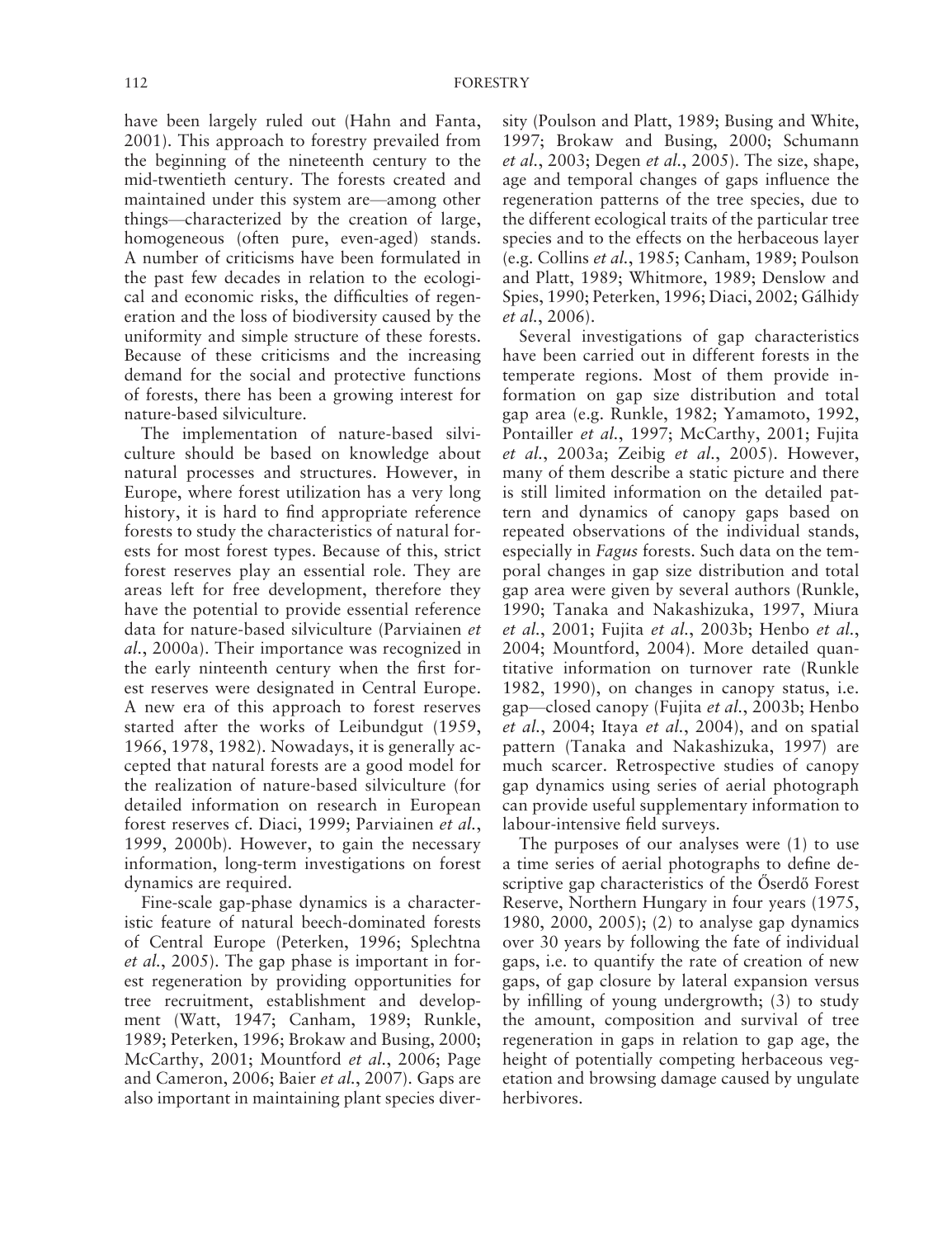# **Materials and methods**

# *Study area*

Őserdő Forest Reserve is a small  $(25 \text{ ha})$  beechdominated stand situated on the plateau of the Bükk Mountains (48° 03' N,  $20°27'$  E) in Northern Hungary (cf. Figure 1). Elevation ranges from 830 to 900 m. The topography is varying with flat plateaus, karstic sink-holes (dolinas) and slopes of different steepness (for more details, cf. Table 2). Mean annual temperature is  $6.1 \text{ °C}$  (January: −4.1 °C, July: 15.5 °C) and the annual precipitation is 896 mm.

Soils reflect the high spatial variation in topography. In the lower part of the study plot, where topography is flat, limestone is covered by loess deposits, on which relatively deep illuviated brown forest soils developed, with signs of temporary gleying. On steeper south facing slopes without loess deposits, limestone serves as bedrock, on which skeletal soil and shallow black rendzina soil developed. The transition is continuous between these two extreme soil types. Colluvial soils of increasing depth occur downhill (G. Kovács, personal communication).

The forest is dominated by beech (*Fagus sylvatica* L.); the most important associated tree species are common ash (*Fraxinus excelsior* L.), sycamore ( *Acer pseudoplatanus* L.) and wych elm ( *Ulmus glabra* Huds.). The age of the dominant beech trees varies between 150 and 200 years.



#### *Figure 1*. Location (within Hungary) and topographic map of the Öserdő Forest Reserve. Elevation ranges from 830 to 900 m and darker colours indicate higher elevation.

Dominant beech trees reach 41–47 m maximum height with diameter at 1.3 m height (d.b.h.) up to 100 cm. Stand structure is heterogeneous with trees of different sizes, canopy gaps and regeneration patches. The reserve can be divided into two distinct parts in terms of stand structure and composition. In the Northern and North-Western part, where topography is steeper and soil is shallower (cf. Figure 1), the proportion of the associated species is higher, and tree dimensions (tree-height, d.b.h., crown width) are smaller. In the Southern and South-Eastern part of the reserve, the stand comprises mainly huge beech trees. In both parts most of the highest canopy trees are more or less even-sized, but trees of smaller height classes form sub-canopy layers. The amount of dead wood is  $175 \text{ m}^3$  ha<sup>-1</sup>, from which the proportion of logs is almost 87 per cent (Christensen *et al.*, 2005). All these make this stand a good representative of beech-dominated forest reserves in East-Central Europe (cf. Table 1 in Standovár and Kenderes 2003 ).

The shrub layer is extremely sparse, but the forest floor is covered with a dense herb layer. Most frequent species are *Mercurialis perennis* L., *Galium odoratum* (L.) Scop., *Sanicula europaea* L., *Glechoma hederacea* L., *Urtica dioica* L., *Euphorbia amygdaloides* L., *Viola reichenbachiana* Jord. ex Boreau, *Hordelymus europaeus* (L.) Jessen, *Alliaria petiolata* (M. B.) Cavara et Grande, *Aegopodium podagraria* L., *Melica unifl ora* Retz., *Mycelis muralis* (L.) Dum, *Stachys sylvatica* L., *Geranium robertianum* L., *Dentaria bulbifera* L. and *Oxalis acetosella* L.

The forest was managed and cut in the past, but it has been developed freely during the last 80 years. The Reserve has been protected since 1942.

# *Data collection*

We collected available archive aerial photographs from different sources. Some were taken for forest management planning, whereas others for military and general land survey purposes. As a result, their quality varied depending on different factors: time of the year when the photos were taken, the flying height of the airplane, the position of our study site in the photo, etc. After excluding inappropriate photos (e.g. taken from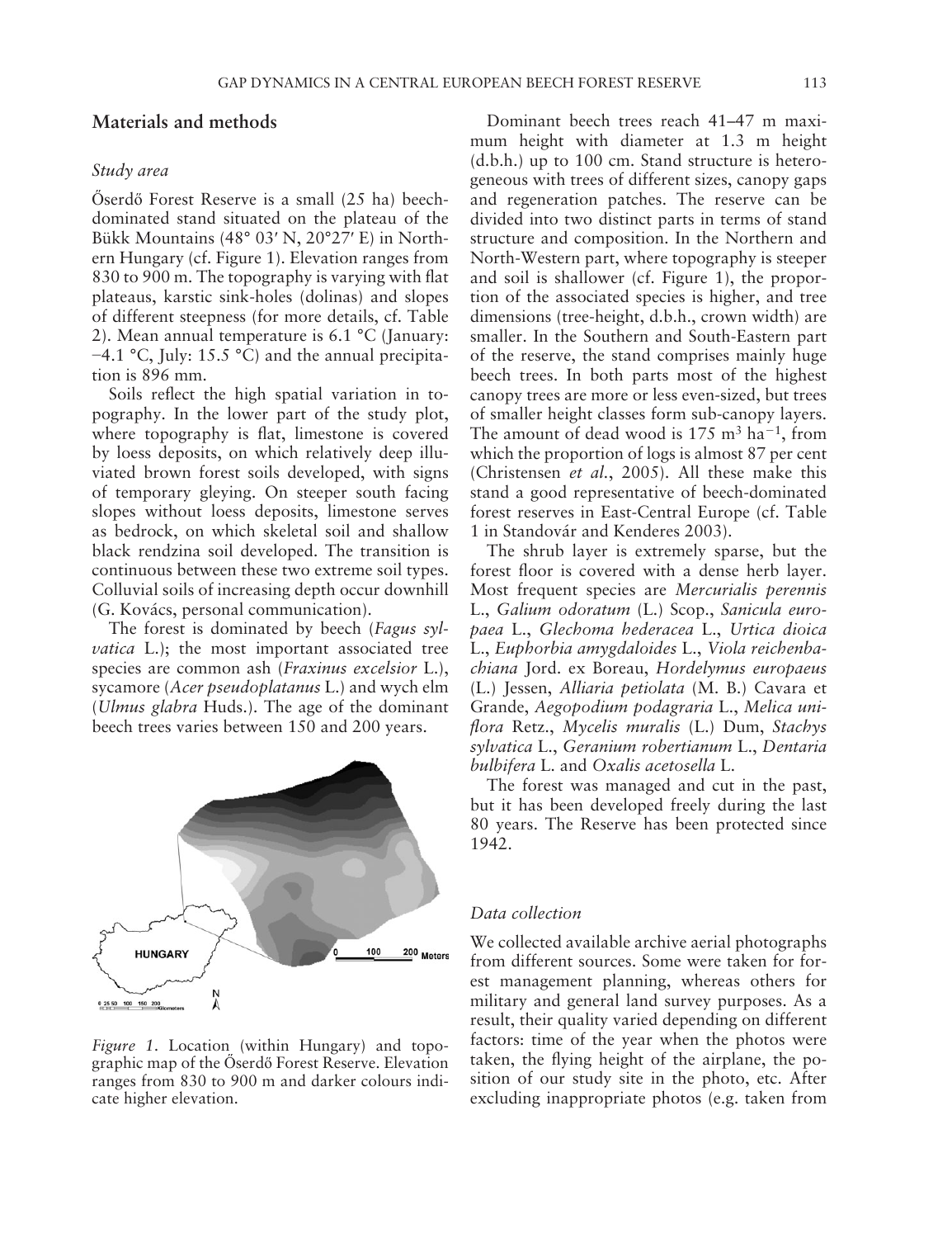extreme height, in winter), for this study we used photographs taken in the growing season of 1975, 1980, 2000 and 2005.

We built a GIS database that contained the georeferenced and orthorectified photographs and the digital elevation model of the area. We analysed 21.3 ha of the reserve to avoid edge effects. Canopy gaps were mapped on-screen using aerial photographs. For each study year, the border lines of each gap were digitized into a polygon layer of our GIS database. To resolve ambiguities and uncertainties caused by differences in shade and tilt in each photograph, we also used 3D images generated from pairs of photographs. Canopy openings were considered as gaps with a minimum area of  $4 \text{ m}^2$ . To improve our understanding of stand dynamics, we used an ArcView extension (Patch Structure) developed for the purposes of this study. This calculated not only the gap characteristics for each time step but also the fate of the individual gaps. We thereby quantified the rate of overall canopy dynamics and the importance of certain dynamic processes: creation of new gaps, gap closure, dissection of gaps and merger of neighbouring gaps.

To check the reliability of our maps, we carried out a ground survey during the summer of 2005. The existence and the borders of individual gaps were checked.

In addition, a field study of tree regeneration was conducted in 27 gaps. The gaps were selected by age and size criteria. The selected gaps were small  $(30-200 \text{ m}^2)$  with a roughly circular shape. They were divided into two groups according to their age: 'old gaps' were created before 1980 and ' young gaps' appeared later.

In each gap, we counted seedlings and saplings in a  $25 \text{--} m^2$  quadrat, and recorded the species, height class and browsing damage for each individual. Six height classes were determined: seedling (with cotyledons or with maximum of two leaves), <0.5 m, 0.5 to <1 m, 1 to <2 m, 2 to <8 m and ≥8 m. Browsing level was categorized as follows:  $B0$ —no sign of browsing;  $B1$ —plant damaged only in last year; B2—viable plant with shoots damaged for several years; B3—same as B2, but with thick trunk base indicating that the plant could have grown to higher height class; B4 —non-viable plant with shoots damaged for several years.

#### *Data analyses*

For each study year, gap characteristics of the study area were described in terms of number of gaps, size distribution (mean, standard deviation, minimum, maximum) of gaps, proportion of the whole area in gaps and topographic position (altitude, slope steepness and aspect) of gaps. Kruskal–Wallis tests with post-hoc comparisons of mean ranks were used to test the significance of differences between average gap sizes in each of the study years  $(Zar, 1999)$ .

The significance of the effects of gap age (old *vs* young), canopy openness (gap *vs* non-gap) and height of herbaceous vegetation (low *vs* high) on regeneration density was tested by *t* test or by Welch test after testing the normality of variance by *F* test. Independence of browsing damage, height class and species was tested by Pearson's  $χ²$  (Zar, 1999).

The fate of the gaps was determined by using the ArcView extension 'Patch Structure'. The number, proportion and area of opened, closed and surviving gaps were compared for the two 5-year long study periods (1975–1980 and 2000–2005).

# **Results**

#### *The gap characteristics in the four study years*

Figure 2 shows maps of the canopy gaps in the four study years. These covered 2.5–7.7 per cent of the total area (Table 1.). Both mean gap size and total gap area increased during the 30 years of the study period (from 40 to 93  $m<sup>2</sup>$  and from 5319 to  $16477$  m<sup>2</sup>, respectively). Significant change took place between 1980 and 2000 and 2005, especially in the south-eastern part of the area (cf. Figure 2). By 2000, relatively large new gaps had been created in this part of the reserve. This process continued after 2000. In 2004 and 2005, several trees were blown down by strong wind. The number of gaps varied between 132 and 178 in the different years. Gaps down to the minimum recording size  $(4 \text{ m}^2)$  were recorded in every year, whereas maximum gap size was greatest in 1980 and 2005.

The spatial distribution of gaps among different topographic positions changed slightly during the 30 years (Table 2.). Though in  $1975$ , gaps were spread across the area, in the following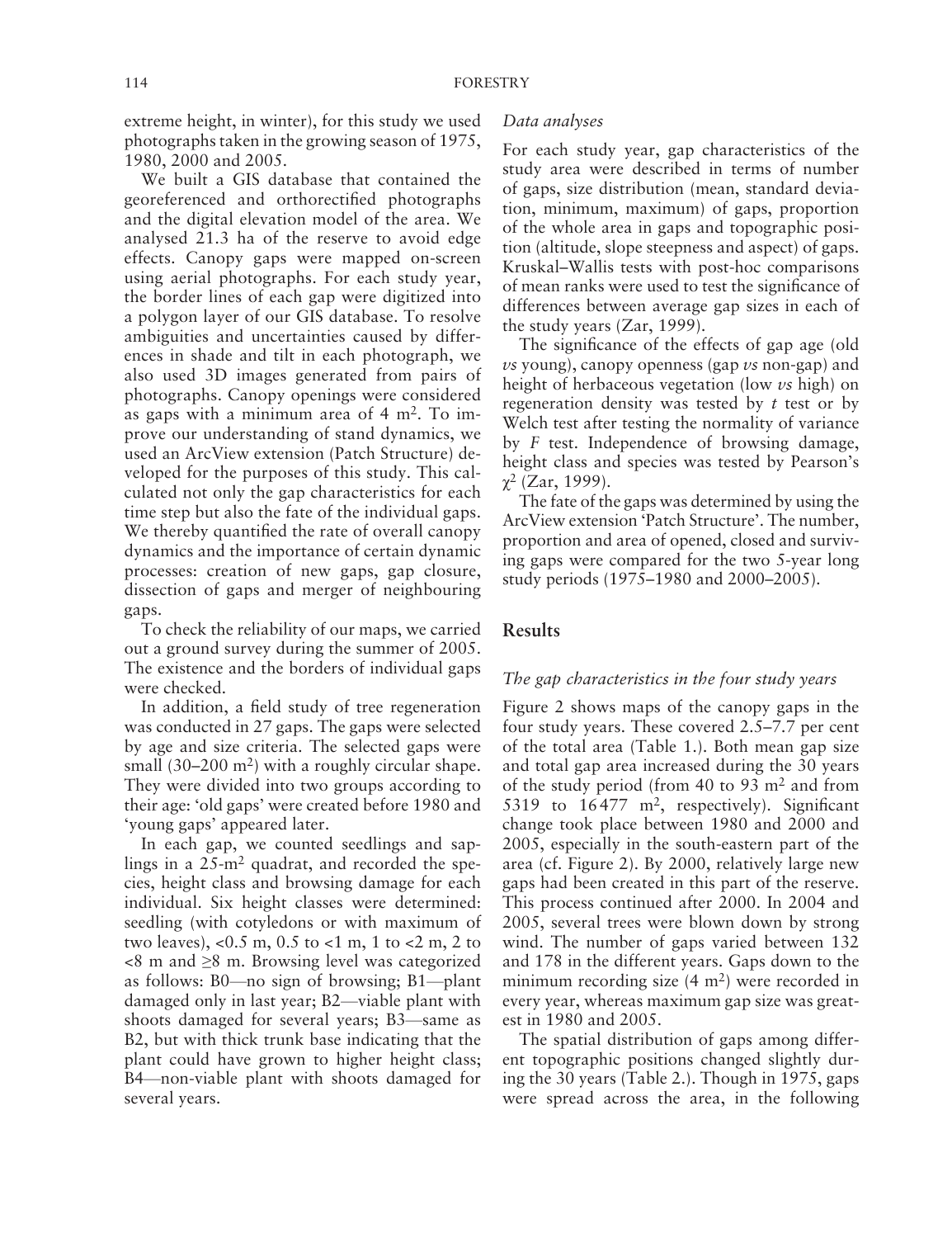

*Figure 2*. Distribution of canopy gaps in the study area as measured off aerial photographs from 1975 to 2005. See Table 1 for descriptive statistics.

30 years, mean elevation and slope steepness of the whole gap area decreased. Gaps on S-facing slopes fell markedly while on NE-E-facing slopes it increased. This was a consequence of increased gap creation taking place by 2000 and 2005 in the rather flat south-eastern part of the reserve  $(cf. Figure 2).$ 

# *Processes of canopy dynamics*

Because of the lack of appropriate aerial photographs, the time steps are rather uneven in our dataset. For this reason, we compared the dynamical characteristics of the two 5-year periods  $(1975 - 1980, 2000 - 2005)$ .

As Table 3 shows, total gap area increased in both periods, though at different annual rates (0.13 and 0.68 per cent, respectively), indicating more intensive canopy dynamics in the second period. In addition to this information derived from comparing maps of different years, we obtained a better understanding of the dynamic process by applying the ArcView extension Patch Structure. Figure 3 shows two subsets of the output that Patch Structure created. In the figure, study year is shown at the beginning of each line, while dots mark individual gaps. Lines connecting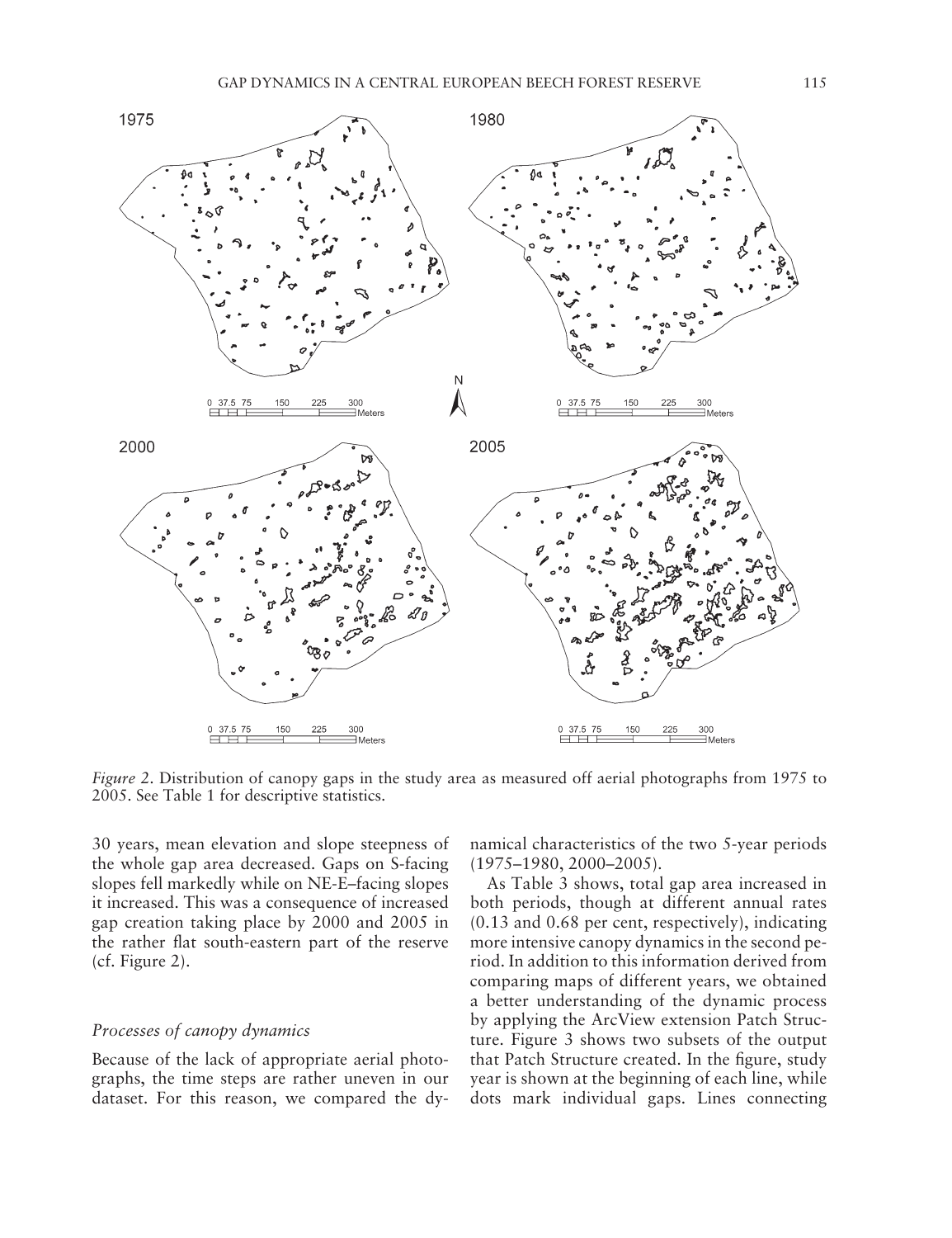|                                              | 1975a | 1980a | 2000 <sup>b</sup> | 2005c |
|----------------------------------------------|-------|-------|-------------------|-------|
| Number of gaps                               | 132   | 155   | 1.51              | 178   |
| Mean gap size $(m^2)$                        | 40    | 43    | 61                | 93    |
| Standard deviation of gap size               | .52   | 67    | 71                | 117   |
| Maximum gap size $(m^2)$                     | 487   | 731   | 378               | 870   |
| Minimum gap size $(m^2)$                     | 4     | 4     | 4                 |       |
| Total gap area $(m2)$                        | 5319  | 6675  | 9191              | 16477 |
| Percent of total area covered by gaps $(\%)$ | 2.5   | 3.1   | 4.3               |       |

*Table 1*: Descriptive statistics of canopy gaps in the four study years

Significant differences between gap size distributions of individual years (based on Kruskal–Wallis test;

 $H = 46.98$ ;  $P < 0.0001$  and post-hoc comparisons of mean ranks) are indicated by superscripted letters (a, b, c).

*Table 2*: Topographical characteristics of the whole study area and separately for the area under canopy gaps in each of four study years

|                           | Whole         | Gap area in |      |      |       |  |
|---------------------------|---------------|-------------|------|------|-------|--|
|                           | study<br>area | 1975        | 1980 | 2000 | 200.5 |  |
| Mean altitude (m)         | 848           | 848         | 845  | 844  | 843   |  |
| Mean slope $(°)$          | 13            | 11          | 12   | 10   | 10    |  |
| N-facing $(\% )$          | 9             | 9           | 6    | 6    | 7     |  |
| NE-facing (%)             | 9             | 12          | 12   | 12   | 16    |  |
| E-facing $(\% )$          | 6             | 6           | 5    | 1.5  | 1.5   |  |
| SE-facing (%)             | 9             | 10          | 9    | 10   | 9     |  |
| S-facing $(\% )$          | 49            | 42          | 37   | 36   | 34    |  |
| SW-facing $(\% )$         | 8             | 8           | 12   | 9    | 8     |  |
| W-facing $(\% )$          | 4             | 7           | 10   | 6    | 5     |  |
| $NW\text{-facing } (\% )$ | 6             | 6           | 9    | 6    |       |  |

gaps indicate relationships ('is the same' or 'created from'). Based on these results, mean annual rate of change could be calculated for each period. As Table 3 shows, the number of new gaps (46 and 67) was higher than the number of closed gaps (29 and 36) in both periods. The same held when gap area was considered (1565  $m<sup>2</sup>$  created and 730 m<sup>2</sup> closed between 1975 and 1980; 3645  $m<sup>2</sup>$  created and 1045  $m<sup>2</sup>$  closed between 2000 and 2005). During the two study periods, the annual rate of gap creation was 0.15 and 0.34 per cent, respectively, whereas that of gap closure was 0.07 and 0.1 per cent, respectively. The area of gaps that remained also increased by 520 and 4685  $m^2$ , resulting in a mean annual increase in gap area of 0.05 and 0.44 per cent, respectively. If all types of changes are considered, the average annual proportion of area experiencing some kind of canopy change was 0.27 per cent (of total study area) between 1975 and 1980 and 0.88 per cent between 2000 and 2005.

#### *Regeneration*

As Table 4 shows, seedling density (given in number per hectare) was significantly (Welch  $t = 2.27$ ; df = 17.01;  $P < 0.05$ ) higher in old gaps  $(36494 \pm 51326)$  than in young ones  $(7733 \pm 6702)$ . Young trees belonging to height classes 2 to  $\lt 8$  m and  $\geq 8$  m were only found in old gaps (212 ± 450 *vs* 141 ± 242). However, because of the small sample size, the *t* test was significant (Welch  $t = 2.4$ ; df = 16;  $P < 0.05$ ) only for height class  $\geq 8$  m.

Based on data from all the 27 sampled gaps, the average number of saplings of <1 m height was  $45\,541 \pm 41\,093$  ha<sup>-1</sup>. Saplings higher than 1 m but smaller than 2 m did not occur in our samples.

Browsing pressure on the regeneration was considerable (see Table 5): only 15 per cent of the individuals in height class <0.5 m were not affected by browsing, with most individuals (84.5 per cent) having been damaged for >1 year. In the 0.5 to <1 m height class, 95.4 per cent of individuals had been damaged for >1 year. According to the chi-square test, degree of browsing damage was not independent from height class (Pearson  $\gamma^2$  = 40.1; df = 4; *P* < 0.001). In the lower height class  $( $0.5 \, \text{m}$ ), the observed number of individual$ als belonging to B0 and B3 browsing category was higher, whereas the number in category B2 was less than expected. For higher saplings (0.5 to  $(1 \text{ m})$ , the opposite was observed (cf. Table 5).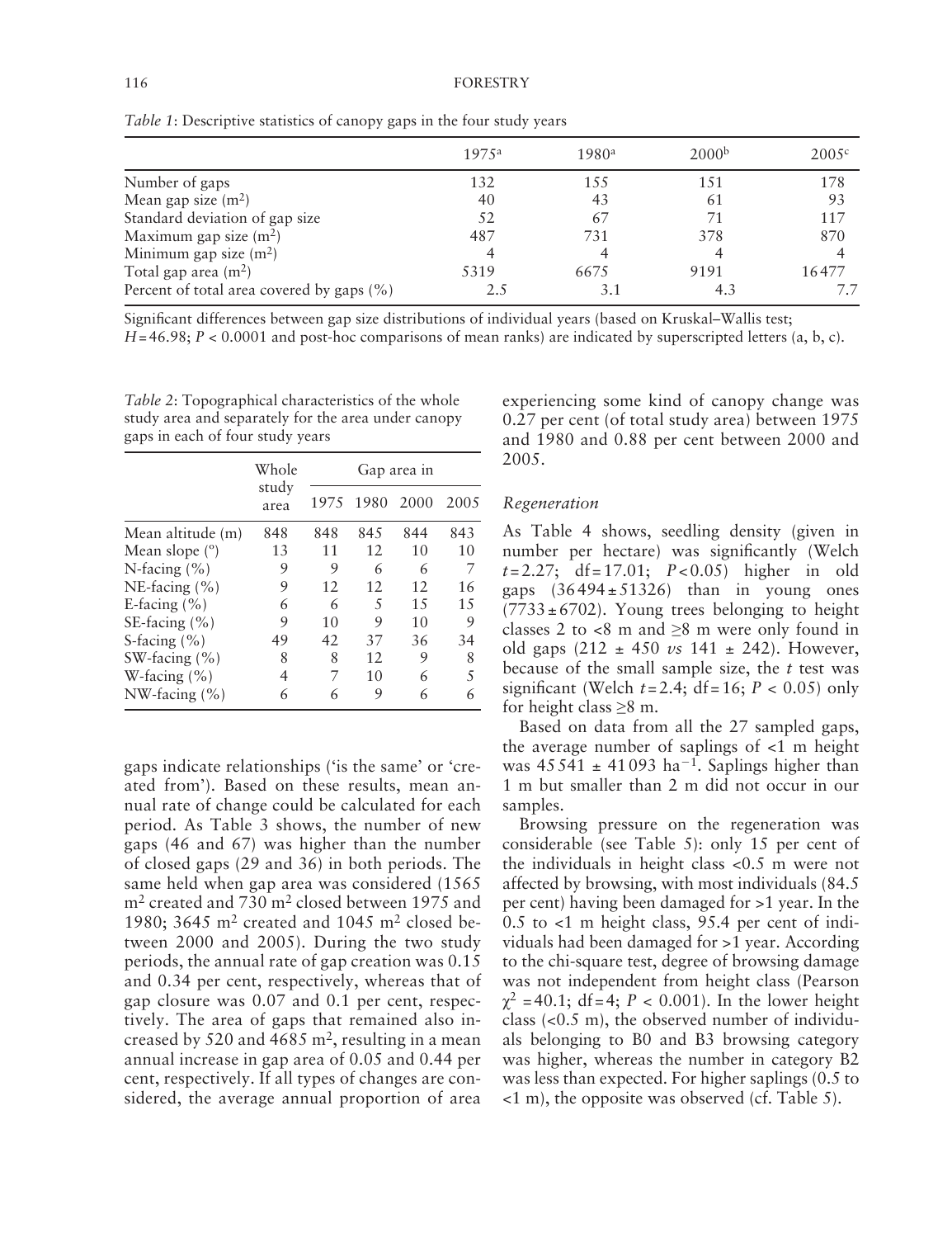| Dynamic process                                            | 1975–1980 | 2000–2005 |
|------------------------------------------------------------|-----------|-----------|
| Change in total gap area $(m2)$                            | 2820      | 9375      |
| Change in total gap area (%/year)                          | 0.13      | 0.68      |
| Number of new gaps created during the period               | 46        | 67        |
| Total area of newly created gaps $(m2)$                    | 1565      | 3645      |
| Percent of total area covered by new gaps (%/year)         | 0.15      | 0.34      |
| Number of gaps that closed during the period               | 29        | 36        |
| Total area of gaps that closed $(m2)$                      | 730       | 1045      |
| Percent of total area covered by gaps that closed (%/year) | 0.07      | 0.10      |
| Proportion of area where canopy dynamics occurred (%/year) | 0.27      | 0.88      |

*Table 3*: Characteristics describing different aspects of gap dynamics during two 5-year periods in Őserdő Forest Reserve



*Figure 3*. Example pathways of canopy gaps recorded in the study area during 1975–2005. Numbers to the left of each line show the year of recording. Each dot is an individual gap. The connecting lines indicate pathways and relationships. Possible events are gap closure (e.g. gaps No. 107 or 141 in 2000), gap creation (e.g. gaps 131 and 155 in 1980), merger of neighbouring gaps (e.g. gaps Nos. 40, 135 and 136 in 2000 merge to gap 127 in 2005) and dissection of gaps by infilling trees creating several sister gaps (e.g. No. 7 in 1975). Gaps can be traced back in the map and the database by their identification numbers.

The data presented in Table 6 demonstrate that browsing was significantly (Pearson  $\chi^2$  = 387.7;  $df = 16$ ;  $P < 0.001$ ) influenced by species. Browsers showed clear preference for ash (93 per cent damaged for several years  $(B2 - B3 - B4)$ ; only 6.5 per cent not damaged) and Norway maple (86.6 per cent in B2-B3-B4 classes; 13.4 per cent not damaged). Sycamore (67.9 per cent in B2-B3-B4 classes; 31.8 per cent not damaged) and beech  $(66.7 \text{ per cent in B2-B3-B4 classes}; 33.2 \text{ per cent})$ not damaged) were less affected.

As Table 7 shows, there was a significant (Pearson  $χ^2 = 139.7$ ; df = 4;  $P < 0.001$ ) decrease in the frequency of associated tree species: the observed

numbers of ash, Norway maple, sycamore and wych elm individuals were higher than expected in height class <0.5 m, and lower than expected in the higher height class. Individuals >2 m were all beeches.

# **Discussion**

#### *Canopy dynamics*

Our results show that both the percentage coverage of gaps and average gap size in the Öserdő Forest Reserve are within the lower part of the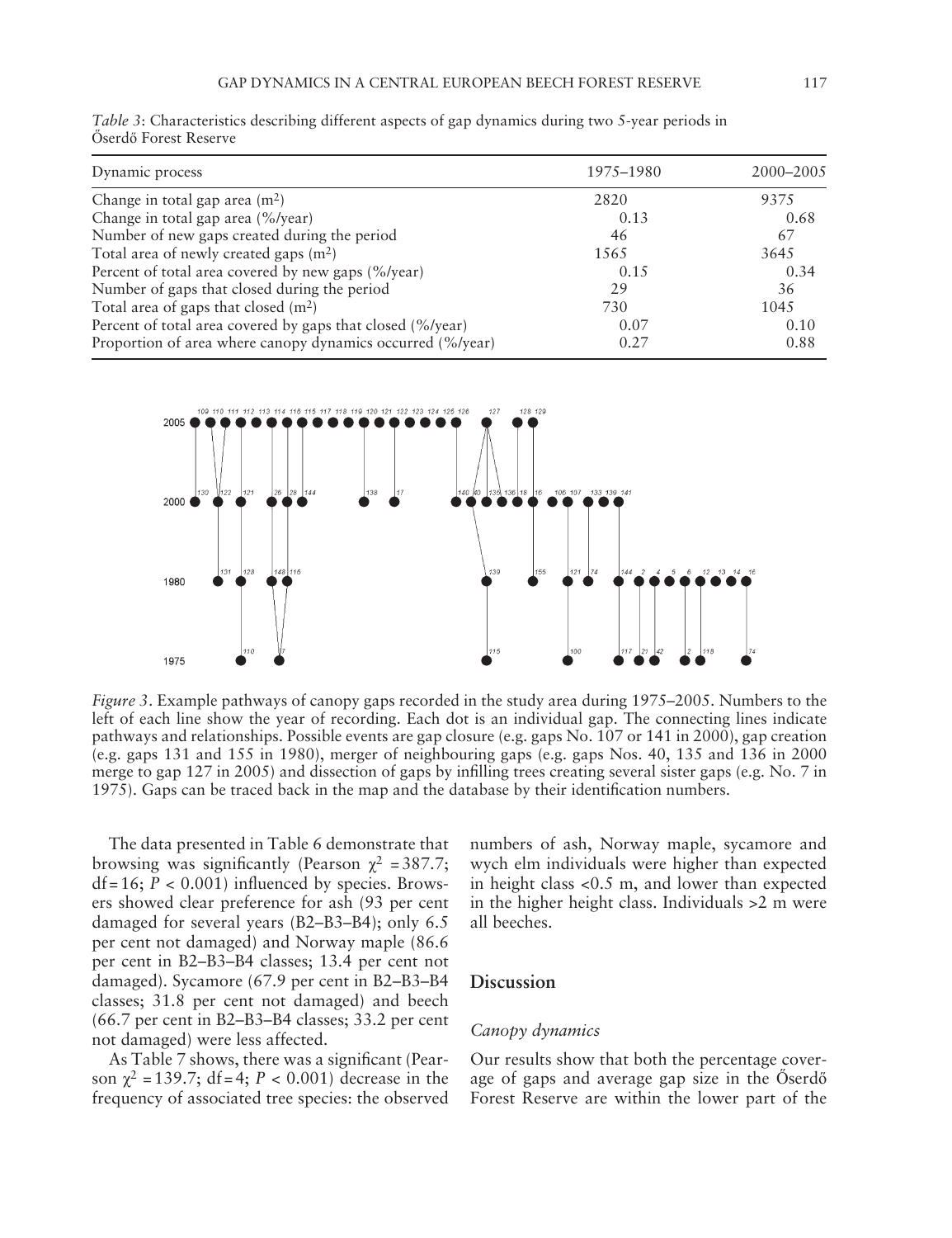range found in different natural temperate and tropical forests (collected data in McCarthy, 2001; Ott and Juday, 2002; Fujita et al., 2003a, b; Henbo *et al.*, 2004; Piovesan *et al.*, 2005). Gap diameter in this reserve was typically smaller than 1 tree-height. Data from Central European, beech-dominated reserves lacking recent, largescale disturbance are relatively close to our results. For example, Zeibig et al. (2005) found a 5.6 per cent gap proportion and  $137 \text{ m}^2$  average gap size in Krokar (Slovenia), while K. Kenderes and T. Standovár (unpublished data) found gap proportion and average gap size to be 10.8 per cent and  $95 \text{ m}^2$  in Zofin (Czech Republic) and 7 per cent and 76 m<sup>2</sup> in Kékes (Hungary). At the other end, many forest reserves in NW-Europe are characterized by less natural processes and by the occurrence of recent, large-scale, wind disturbance; hence, gap proportion and mean gap area are much higher (e.g. data in Mountford 2004 ).

As Figure 2 shows, many of the youngest gaps (created by 2000 and especially by 2005) are relatively large, and they occur mostly in the south-

Table 4: Comparison of average density per hectare (mean  $\pm$  standard deviation) of tree regeneration belonging to different height classes in old *vs* young gaps

|                     | Old               | Young             |
|---------------------|-------------------|-------------------|
| Seedling*           | $36494 \pm 51326$ | $7733 \pm 6702$   |
| $< 0.5 \; \text{m}$ | $44424 \pm 45264$ | $46444 \pm 31092$ |
| $0.5$ to $< 1$ m    | $776 \pm 2282$    | $4489 \pm 5369$   |
| 1 to $<$ 2 m        | $\left( \right)$  | $\left( \right)$  |
| 2 to $< 8$ m        | $212 \pm 450$     | $0 \pm 0$         |
| $>8 \text{ m}^*$    | $141 + 242$       | $(1 + 0)$         |

Significant differences (Welch test,  $P < 0.05$ ) are marked with\*.

eastern part of the reserve. There are two main reasons behind this observation. First, this part of the reserve is characterized by the deepest soil with the lowest levels of stoniness resulting in rapid growth by the trees once freed up by regular tending cuts before the reserve was designated. As a result, the beech trees in this part of the reserve are widely spaced and have large canopies. In addition, in this part of the reserve there are signs of temporary surface-water gleying, which might have caused beech roots to avoid the deeper soil layers, resulting in increased instability. These large old individuals are rather susceptible to different disturbance agents (e.g. fungi, wind), and when they fall, relatively large gaps are created. Second, field observation confirmed that the relatively large gaps—created in 2004 by strong wind—expanded when strong winds in 2005 uprooted trees at the gap margins. The enlargement of gaps by subsequent storms is a general phenomenon, and it plays an important role in prolonging the time during which extra light and soil nutrients are available to saplings. For example, in 42 per cent of the gaps observed in 1976/1977, at least one surrounding canopy tree had died or was obviously dying by 1983 in the Southern Appalachian (Runkle and Yetter, 1987).

These observations support the findings of a review on East-Central European beech forest dynamics which stated that wind is an important disturbance agent in this region (Standovár and Kenderes, 2003; see also Nagel and Diaci, 2006).

Regarding the rate of canopy dynamics, the average percentage of canopy that was converted to gaps in this reserve is consistent with published data (e.g. Sousa, 1984; Runkle, 1985). We also showed that the canopy dynamics were more intensive in both of the analysed 5-year periods than

*Table 5*: Observed (obs) and expected (exp) number of young trees with different level of browsing in two height classes (<0.5 m, 0.5 to <1 m) in the 27 quadrats (25 m<sup>2</sup> each)

|                     |     | B <sub>0</sub> | Β1 | B2   | B3  | B4 |       |
|---------------------|-----|----------------|----|------|-----|----|-------|
| $< 0.5 \; \text{m}$ | obs | 429            | 13 | 1908 | 499 |    | 28533 |
|                     | exp | 416            | 12 | 1941 | 480 | 4  |       |
| $0.5$ to $< 1$ m    | obs | 6              |    | 122  |     |    | 131   |
|                     | exp | 19             |    | 89   | 22  | O  |       |
| Σ                   |     | 435            | 13 | 2030 | 502 |    | 2984  |

Pearson  $\chi^2$  = 40.1; df = 4; P < 0.001.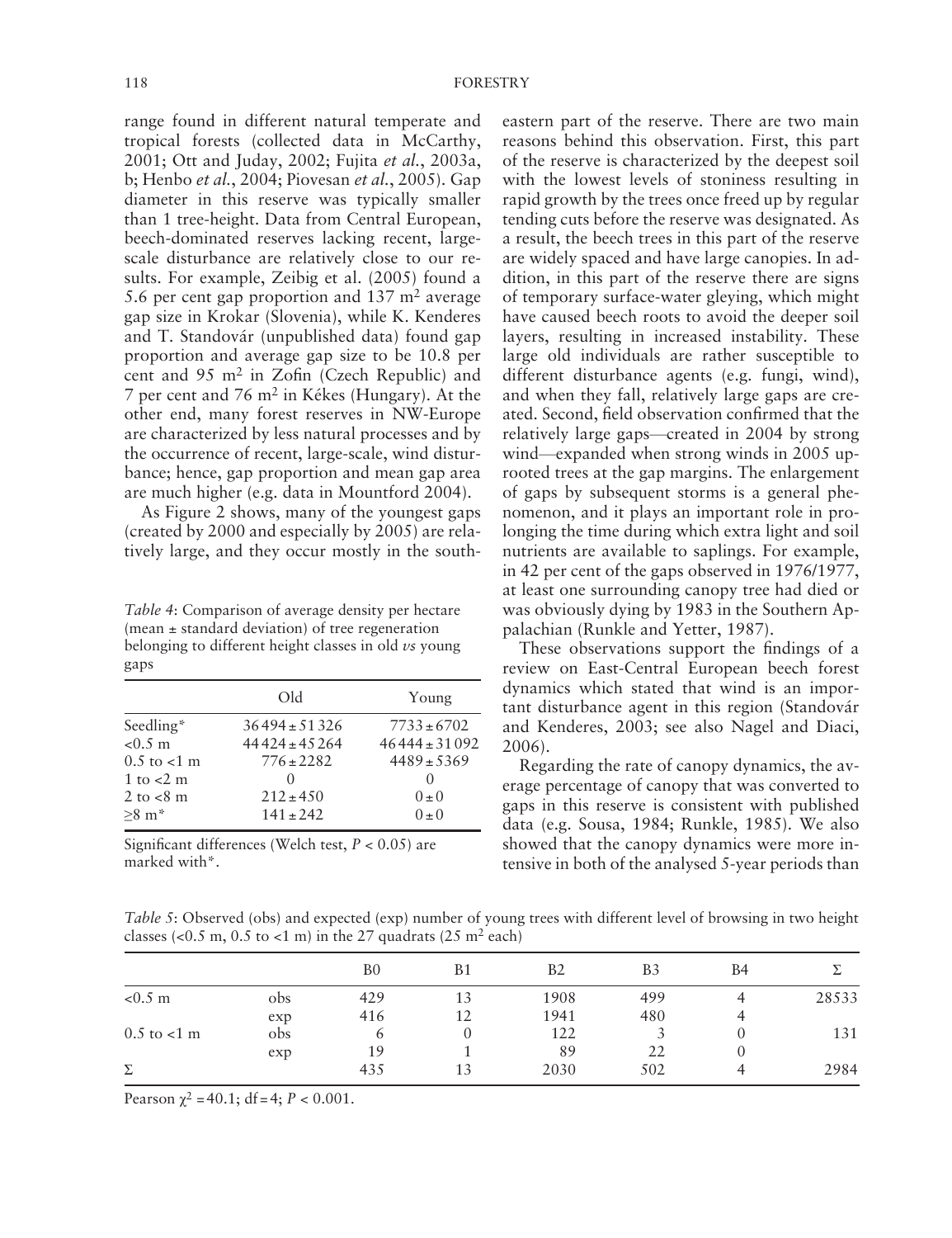| Species             |     | B <sub>0</sub> | <b>B1</b>      | B <sub>2</sub> | B <sub>3</sub> | <b>B4</b>        | Σ.   |
|---------------------|-----|----------------|----------------|----------------|----------------|------------------|------|
| Fagus sylvatica     | obs | 119            | $\mathfrak{D}$ | 169            | 65             | 3                | 358  |
|                     | exp | 52             |                | 244            | 60             | 0                |      |
| Fraxinus excelsior  | obs | 109            | 9              | 1215           | 351            |                  | 1685 |
|                     | exp | 246            |                | 1146           | 283            |                  |      |
| Acer platanoides    | obs | 62             | $\theta$       | 336            | 63             | $\left( \right)$ | 461  |
|                     | exp | 67             | C.             | 314            | 78             |                  |      |
| Acer pseudoplatanus | obs | 142            |                | 292            | 11             | 0                | 446  |
|                     | exp | 65             |                | 303            | 75             |                  |      |
| Ulmus glabra        | obs | 3              |                | 18             | 12             | 0                | 34   |
|                     | exp |                | $\theta$       | 23             | 6              | 0                |      |
| Σ                   |     | 435            | 13             | 2030           | 502            | 4                | 2984 |

*Table 6*: Observed (obs) and expected (exp) number of young individuals (<1 m) with different levels of browsing belonging to different tree species in the 27 quadrats  $(25 \text{ m}^2 \text{ each})$ 

Pearson  $\chi^2$  = 387.7; df = 16;  $P < 0.001$ .

*Table 7*: Observed (obs) and expected (exp) number of young trees (<1 m) of different species belonging to different height classes (<0.5 m, 0.5 to <1 m) in the 27 quadrats (25 m<sup>2</sup> each)

|                     |     | Fagus<br>sylvatica | Fraxinus<br>excelsior | Acer<br>platanoides | Acer<br>pseudoplatanus | <b>Ulmus</b><br>glabra |      |
|---------------------|-----|--------------------|-----------------------|---------------------|------------------------|------------------------|------|
| $< 0.5 \; \text{m}$ | obs | 300                | 1630                  | 448                 | 441                    | 34                     | 2853 |
|                     | exp | 342                | 1611                  | 441                 | 426                    | 33                     |      |
| $0.5$ to $< 1$ m    | obs | 58                 | 55                    | 13                  |                        | $\theta$               | 131  |
|                     | exp | 16                 | 74                    | 20                  | 20                     |                        |      |
| Σ                   |     | 358                | 1685                  | 461                 | 446                    | 34                     | 2984 |

Pearson  $\gamma^2 = 139.7$ ; df = 4;  $P < 0.001$ .

the simple change of total gap area would indicate: the area affected by dynamical processes was two to three times larger than the simple difference (cf. Table 3). This means that intensive gap creation and closure took place simultaneously.

We observed an overall increase of gap area during the 30-year period, because the rate of gap creation exceeded that of gap closure and the size of many surviving gaps (detectable throughout the 30 years) had also increased in many cases. This indicates that after 80 years of non-intervention, this stand has not reached a dynamic equilibrium. The development of a shifting mosaic steady state ( S.H. Bormann and G.E. Likens, 1979 ) requires a much longer time of free development (and the absence of catastrophic disturbances) if the stand has its origin in an age-class silvicultural system. However, even assuming a more natural age and/ or size distribution of trees, the outcome of spontaneous stand development is unclear because of the small size (25 ha) of the study area, and requires continuing investigations. It is definitely smaller than the minimum dynamic area (sensu White and Pickett, 1985) of a Central European beech forest. In this case, therefore, stand size in itself sets limits to drawing general conclusions about the dynamics of this beech forest (Holeksa, 1993). However, we-as many other colleagues in Europe—have to live with the constraint that long and intensive use of our forest has left very little near natural forests for such studies.

#### *Regeneration*

While studying forest dynamics, in-depth knowledge on regeneration has both theoretical and practical importance. Below we discuss sufficiency of regeneration density and the factors that affect the success of established regeneration.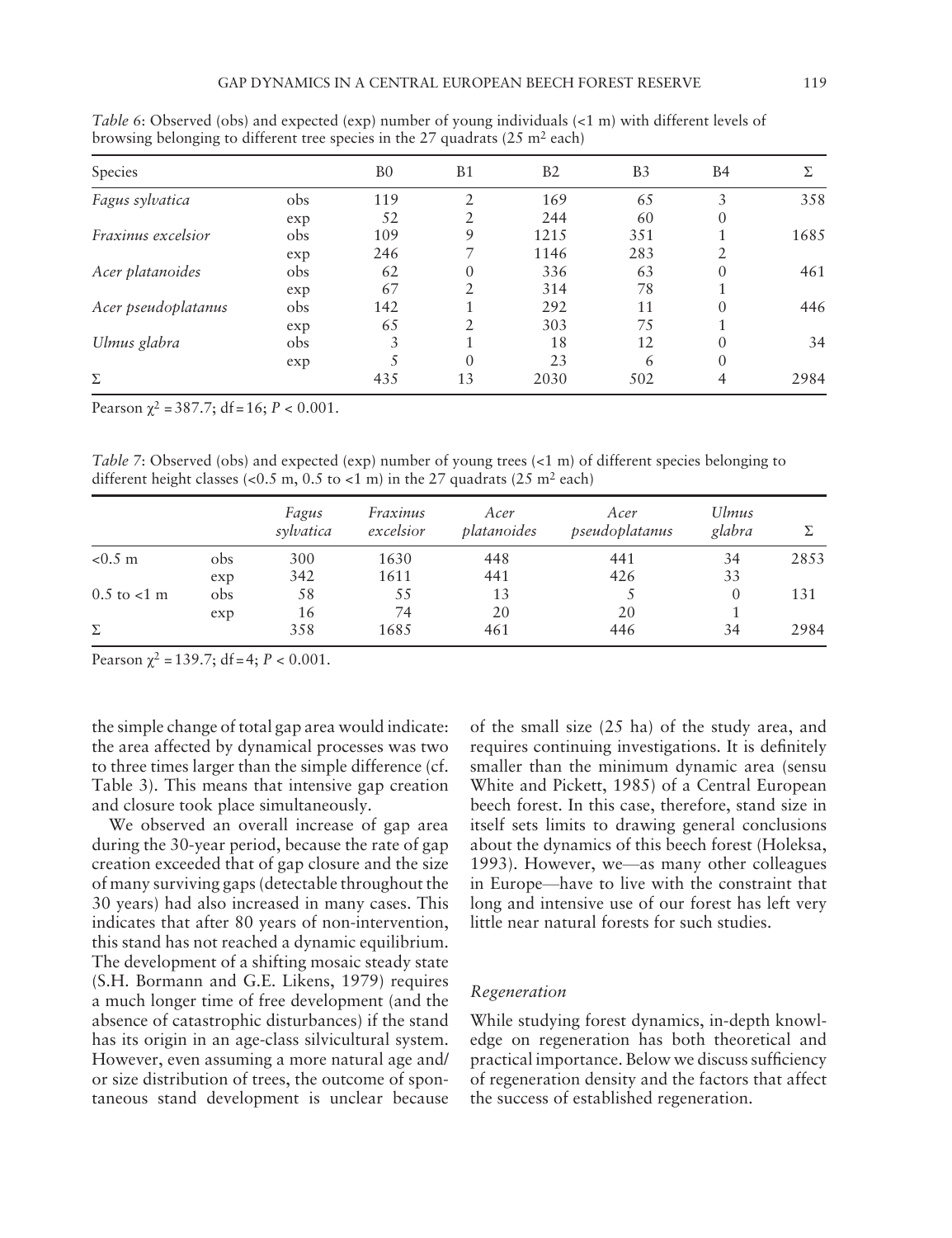As our data (Table 4) illustrate, average seedling density in the studied natural gaps was in the range (between 40 and 50 thousands per hectare) that is regarded as sufficient for restocking managed beech stands by natural regeneration (Evans, 1984). For example, according to Hungarian forestry regulations, the presence of at least 10 000 individuals per hectare is required for regeneration to be accepted as successful.

Our data are not appropriate to assess the effects of gap size on regeneration success, since we do not have long-term data on regeneration, or on initial size of all studied gaps. This kind of information can be gained from experimental studies (e.g. Mihók et al., 2005; Gálhidy et al., 2006, for Hungarian beech forests). Nevertheless, this study considered the apparent effects of gap age on seedling establishment and survival. More small seedlings were established in old *vs* young gaps, but the density of saplings up to 0.5 m in height was similar, which suggested that seedling survival was less in old gaps, perhaps because of competition from ground vegetation (short herbaceous vegetation was observed widely in old gaps). However, a range of other factors, notably light availability, localized deer browsing and uneven seed fall, may have been involved. Deer browsing was overwhelming in the area. An extremely high proportion of seedlings were damaged (85 and 95 per cent in the  $< 0.5$  m and 0.5 to  $<1$  m height classes, respectively, c.f. Table 5). We found no young trees in the 1- to 2-m height class, and trees higher than 2 m were found only in old gaps. Based on data in the National Game Management Database, the estimated population sizes of mouflon (Ovis musimon Schreb.), red deer ( *Cervus elaphus* L.), roe deer ( *Capreolus capreolus* L.) and wild boar ( *Sus scrofa* L.) have increased two to five times in the neighbouring two counties since 1980. This suggests that the trees >2 m found in old gaps had grown beyond the reach of browsing game at a time of lower browsing pressure.

Different game species have different food preference; even though to a degree they use the same plant species (e.g. Homolka, 1993; Heroldová, 1996; Gebert and Verheyden-Tixier, 2001). We have no data regarding the site use of the different game species, but in common with many authors (e.g. Ammer, 1996; Čermák and Mrkva, 2003; Modrý *et al.*, 2004), we showed that several of the associated tree species (ash, Norway maple) were more seriously damaged than beech. Species composition of regeneration varied between different height classes as beech was more frequent in higher height classes. However, this is not a direct proof of preferential browsing, since competition for light in itself or in combination with preferential browsing can also result in the reduced survival of these species (Ammer, 1996; Emborg, 1998; Lei and Lechowicz, 1998; Harmer and Gill, 2000; Modrý et al., 2004; Messaoud and Houle, 2006).

# *Practical implications*

This study in the Öserdő Forest Reserve revealed the spatial and temporal aspects of canopy dynamics in a near-natural Central European beech forest. The findings of this study can support the development of techniques for nature-based silviculture. The observed gap dimensions and rate of canopy dynamics can guide practitioners during the transition process from uniform shelterwood system (Matthews, 1991) towards practices that ensure continuous forest cover. These results also indicated that natural regeneration was possible in naturally occurring gaps. Both the density and species composition of regeneration would enable the development and long-term maintenance of mixed beech-dominated forests. However, the current high game density impeded the recruitment of tree saplings into the canopy layer, and also led to changes in species composition due to selective browsing.

It is necessary to consider that these large herbivores use a much larger area than the Reserve itself. The negative effects of high browsing pressure could be reduced on a landscape scale by the implementation of nature-based forest management techniques in the surrounding landscape. This would improve the quality of game habitat (e.g. by maintaining a viable shrub layer), hence reducing browsing pressure (Reimoser and Gossow, 1996; Reimoser et al., 1999; Mátrai *et al.*, 2004; Szemethy *et al.*, 2004). This is a reasonable alternative to excluding browsers by fences (Szemethy *et al.*, 1994).

In conclusion, we argue that in spite of the limitations set by their small size and the negative effects from the surroundings (e.g. browsing pressure), forest reserves are a useful and indispensable means of studying natural processes in our forests.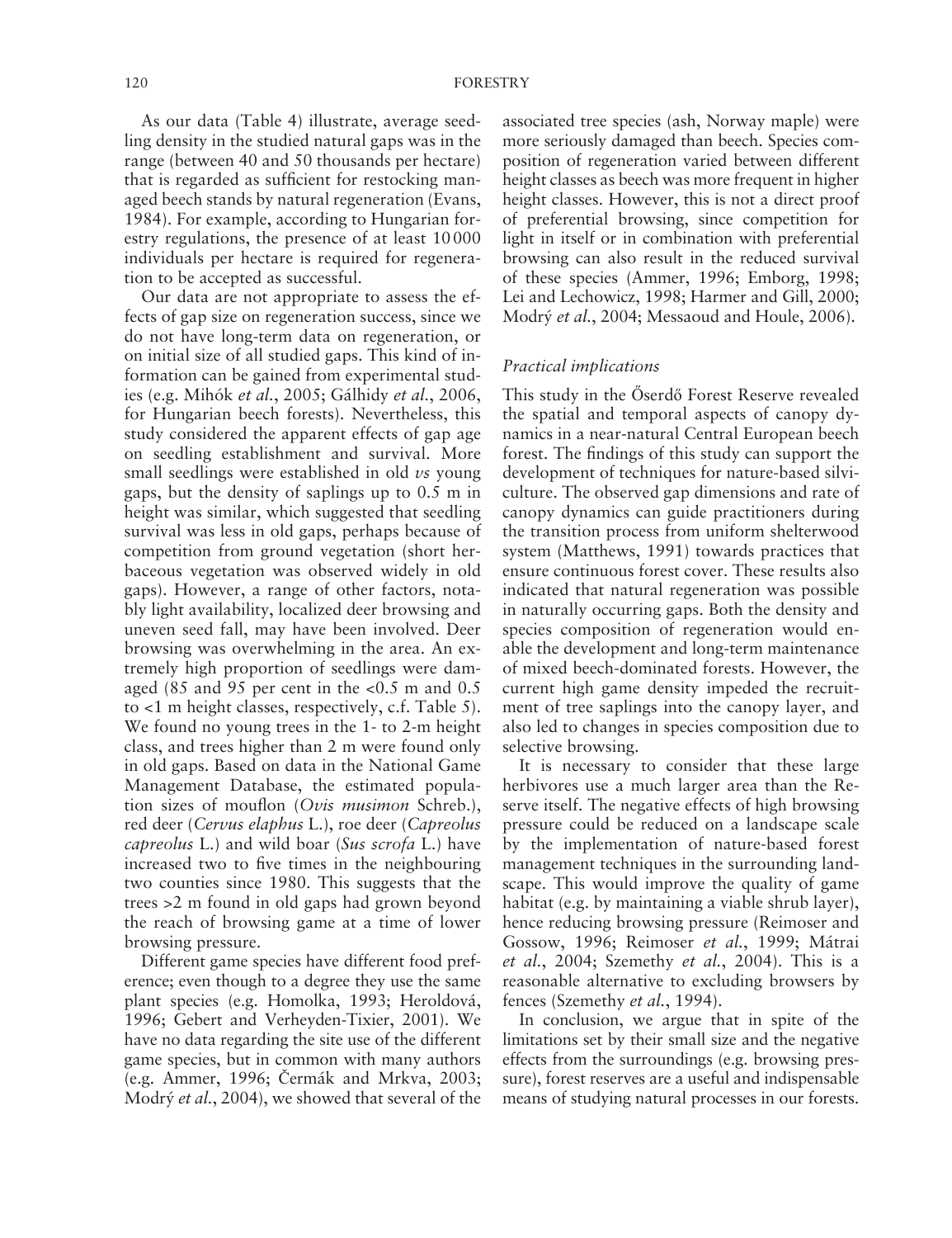#### *Funding*

Research grants OTKA, No. T043452 and No. NI68218; EU 5th Framework Programme Nat-Man (Nature-based Management of Beech in Europe) Grant No. QLRT1-CT99-1349, Hungarian National Office for Research and Technology (NKTH) Öveges József Programme. Tibor Standovár is a grantee of the János Bolyai Scholarship. Kata Kenderes is a grantee of the Ferenc Deák Scholarship.

#### *Acknowledgements*

The authors are grateful to all those friends and colleagues who helped in any phase of the work, especially to Zsolt Pataki for developing the ArcView extension for us, to Gábor Kovács for useful information on site conditions and to Csaba Pál and Péter Ódor for their useful comments on the manuscript. We wish to express our thanks to the two anonymous reviewers whose comments and suggestions improved our paper.

#### *Confl ict of Interest Statement*

None declared.

# *References*

- Ammer, C. 1996 Impact of ungulates on structure and dynamics of natural regeneration of mixed mountain forests in the Bavarian Alps . *For. Ecol. Manage.,* **88**,  $43 - 53.$
- Baier, P., Meyer, J. and Gottlein, A. 2007 Regeneration niches of Norway spruce (Picea abies [L.] Karst.) saplings in small canopy gaps in mixed mountain forests of the Bavarian Limestone Alps. *Eur. J. For. Res.*, 26, 11-22.
- Bohn, U., Gollub, G., Hettwer, C., Neuhauslová, Z., Raus, T., and Schlütler, H., 2004 Map of the Natural Vegetation of Europe Scale 1:2,500,000 . Federal Agency for Nature Conservation, Bonn, Germany.
- Bormann, S.H. and Likens, G.E. 1979 Catastrophic disturbance and the steady state in northern hardwood forests. Am. Sci. 67, 660-669.
- Brokaw, N. and Busing, R.T. 2000 Niche versus chance and tree diversity in forest gaps. *Trends Ecol. Evol.* 15, 183-188.
- Busing, R.T. and White, P.S. 1997 Species diversity and small-scale disturbance in an old-growth temperate forest: a consideration of gap-partitioning concepts . Oikos. 78, 562-568.
- Canham, C.D. 1989 Different responses to gaps among shade-tolerant tree species. *Ecology*. 70, 548-550.
- Christensen, M., Hahn, K., Mountford, E.P., Ódor, P., Standovár, T. and Rosenbergar, D. 2005 Dead wood in European beech (Fagus sylvatica) forest reserves . *For. Ecol. Manage.* **210**, 267 – 282 .
- Collins, B.S., Dunne, K.P. and Pickett, S.T.A. 1985 Responses of forest herbs to canopy gaps. In The Ecology of Natural Disturbance and Patch Dynamics . S. T.A. Pickett and P.S. White (eds). Academic Press, Orlando, FL 218-234.
- Čermák, P. and Mrkva, R. 2003 Browsing damage to broadleaves in some national nature reserves (Czech Republic) in 2000 – 2001 . *Ekológia (Bratislava)*. **22**,  $394 - 403$ .
- Degen, T., Devillez, F. and Jacquemart, A.-L. 2005 Gaps promote plant diversity in beech forests (Luzulo-Fagetum), North Vosges, France . *Ann. For. Sci.* **62**, 429 – 440 .
- Denslow, J.S. and Spies, T. 1990 Canopy gaps in forest ecosystems —an introduction . *Can. J. For. Res.* **20**, 619.
- Diaci, J. 1999 Virgin Forests and Forest Reserves in Central and East European Countries. University of Ljubljana, Ljubljana, Slovenia.
- Diaci, J. 2002 Regeneration dynamics in a Norway spruce plantation on a silver fir-beech forest site in the Slovenian Alps. For. Ecol. Manage. 161,  $27 - 38$ .
- Ellenberg, H. 1988 Vegetation Ecology of Central Europe. Cambridge University Press, Cambridge.
- Emborg, J. 1998 Understorey light conditions and regeneration with respect to the structural dynamics of a near-natural temperate deciduous forest in Denmark. For. Ecol. Manage. 106, 83-95.
- Evans, J. 1984 Silviculture of Broadleaved Woodland. HMSO, London.
- Fujita, T., Itaya, A., Miura, M., Manabe, T. and Yamamoto, S. 2003a Canopy structure in a temperate old-growth evergreen forest analyzed by using aerial photographs. *Plant Ecol*. 168, 23-29.
- Fujita, T., Itaya, A., Miura, M., Manabe, T. and Yamamoto, S. 2003b Long-term canopy dynamics analysed by aerial photographs in a temperate oldgrowth evergreen broad-leaved forest . *J. Ecol.* **91**, 686-693.
- Gálhidy, L., Mihók, B., Hagyó, A., Rajkai, K. and Standovár, T. 2006 Effects of gap size and associated changes in light and soil moisture on the understorey vegetation of a Hungarian beech forest. *Plant Ecol*. 183, 133-145.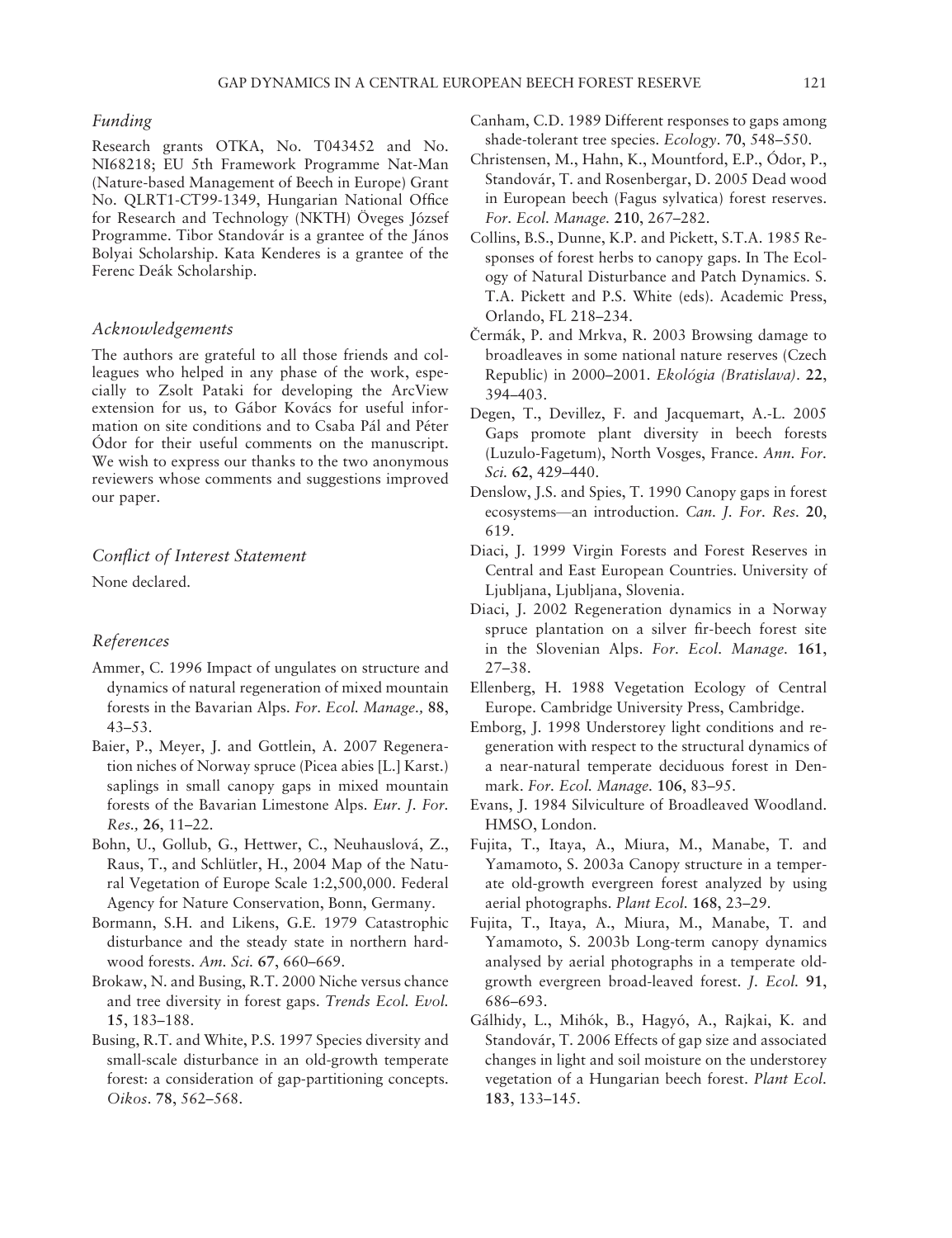- Gebert, C. and Verheyden-Tixier, H. 2001 Variations of diet composition of red Deer (Cervus elaphus L.) in Europe. *Mammal Rev.* 31, 189-201.
- Hahn, K. and Fanta, J. 2001 Contemporary Beech Forest Management in Europe. Research report of the NatMan project.
- Harmer, R. and Gill, R. 2000 Natural Regeneration in Broadleaved Woodlands: Deer Browsing and the Establishment of Advance Regeneration. The Royal Veterinary and Agricultural University, Copenhagen. Forestry Commission, Edinburgh, Scotland.
- Henbo, Y., Itaya, A., Nishimura, N. and Yamamoto, S. 2004 Long-term canopy dynamics in a large area of temperate old-growth beech ( *Fagus crenata*) forest: analysis by aerial photographs and digital elevation models . *J. Ecol.* **92**, 945 – 953 .
- Heroldová , M. 1996 Dietary overlap of three ungulate species in the Palava Biosphere Reserve. For. Ecol. *Manage.* 88, 139-142.
- Holeksa, J. 1993 Gap Size Differentiation and the Area of Forest Reserve. In European Forest Reserves. M.E.A. Broekmeyer, W. Vos and H. Koop (eds). Pudoc Scientific Publisher, Wageningen, Netherlands, pp. 159-165.
- Homolka, M. 1993 The food niches of three ungulate species in a woodland complex. *Folia Zool.* **42**, 193-203.
- Itaya, A., Miura, M. and Yamamoto, S. 2004 Canopy height changes of an old-growth evergreen broadleaved forest analyzed with digital elevation models. *For. Ecol. Manage.* **194**, 403 – 411 .
- Jahn, G. 1991 Temperate deciduous forests. In Temperate Deciduous Forests. E. Röhrig and B. Ulrich (eds). Elsevier, Amsterdam, pp. 377-502.
- Lei, T.T. and Lechowicz, M.J. 1998 Diverse responses of maple saplings to forest light regimes . *Ann. Bot.* **82**, 9 – 19 .
- Leibundgut, H. 1959 Über Zweck und Methodik der Struktur- und Zuwachsanalyse von Urwäldern. Sch*weiz. Z. Forstwesen*. **110**, 111 – 124 .
- Leibundgut, H. 1966 Waldreservate. *Schweiz*. Z. Forst*wesen.* 117, 190-197.
- Leibundgut, H. 1978 Über die Dynamik Europäischer Urwälder. AFZ. 33, 686-690.
- Leibundgut, H. 1982 Europäischer Urwälder der Bergstufe. Haupt, Stuttgart, Germany.
- Mátrai, K., Szemethy, L., Tóth, P., Katona, K. and Székely, J. 2004 Resource use by red deer in lowland nonnative forests, Hungary . *J. Wildl. Manage.* **68**, 879 – 888 .
- Matthews, J.D. 1991 Silvicultural Systems. Calderon Press, Oxford.
- Mayer, H. 1984 Wälder Europas. Gustav Fischer Verlag, Stuttgart, Germany.
- McCarthy, J. 2001 Gap dynamics of forest trees: a review with particular attention to boreal forests . *Environ. Rev.* 9, 1–59.
- Messaoud, Y. and Houle, G. 2006 Spatial patterns of tree seedling establishment and their relationship to environmental variables in a cold-temperate deciduous forest of eastern North America . *Plant Ecol.* **185,** 319 – 331 .
- Mihók, B., Gálhidy, L., Kelemen, K. and Standovár, T. 2005 Study of gap-phase regeneration in a managed beech forest: relations between tree regeneration and light, substrate features and cover of ground vegetation. *Acta Silv. Lign. Hung.* 1, 25-38.
- Miura, M., Manabe, T., Nishimura, N. and Yamamoto, S. 2001 Forest canopy and community dynamics in a temperate old-growth evergreen broad-leaved forest, south-western Japan: a 7-year study of a 4-ha plot. *J. Ecol.* **89**, 841 – 849 .
- Modrý, M., Hubený, D. and Rejšek, K. 2004 Differential response of naturally regenerated European shade tolerant tree species to soil type and light availability . *For. Ecol. Manage.* **188**, 185 – 195 .
- Mountford, E.P. 2004 Long-term patterns of mortality and regeneration in near-natural woodland. Ph.D. thesis. Harper Adams University College, Open University.
- Mountford, E.P., Savill, P.S. and Bebber, D.P. 2006 Patterns of regeneration and ground vegetation associated with canopy gaps in a managed beechwood in southern England. *Forestry*. 79, 389-408.
- Nagel, T.A. and Diaci, J. 2006 Intermediate wind disturbance in an old-growth beech-fir forest in southeastern Slovenia. *Can. J. For. Res.* 36, 629-638.
- Ott, R.A. and Juday, G.P. 2002 Canopy gap characteristics and their implications for management in the temperate rainforests of southeast Alaska. For. Ecol. *Manage.* 159, 271-291.
- Page, L.M. and Cameron, A.D. 2006 Regeneration dynamics of Sitka spruce in artificially created forest gaps. For. Ecol. Manage. 221, 260-266.
- Parviainen, J., Little, D., Doyle, M., O'Sullivan, A., Kettunen, M. and Korhonen, M. 1999 Research in Forest Reserves and Natural Forests in European Countries — Country Reports for the COST Action E4: Forest Reserves Research Network. European Forest Institute, Joensuu, Finland.
- Parviainen, J., Bücking, W., Vandekerkhove, K., Schuck, A. and Päivinen, R. 2000a Strict forest reserves in Europe: efforts to enhance biodiversity